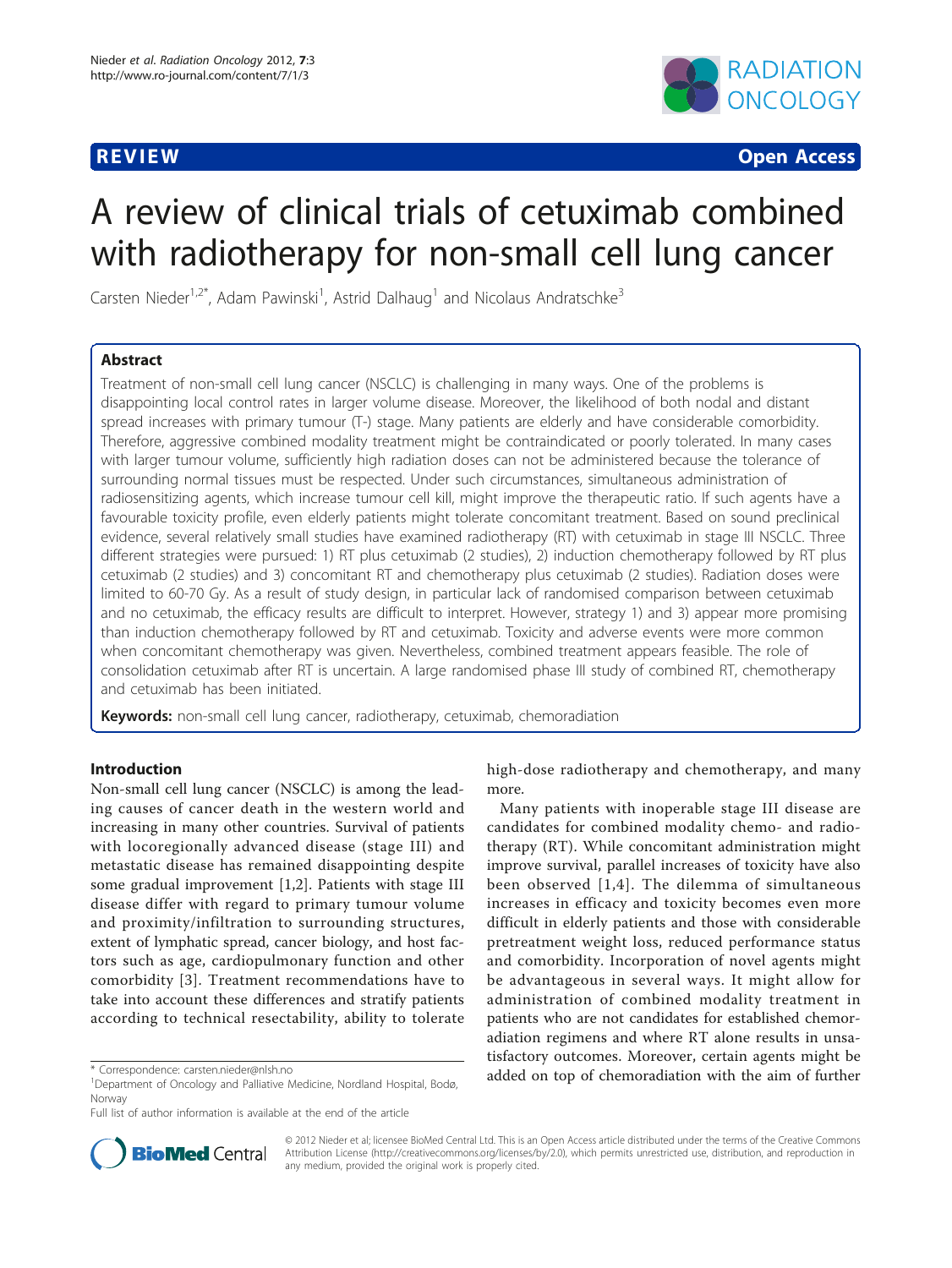improving treatment results in patients who can tolerate aggressive approaches.

The theoretical solution of simply increasing radiation doses to high biologically effective doses (BED), ideally above the threshold of 100 Gy in 2-Gy fractions, which has been suggested by several groups [[5-8](#page-5-0)], is hampered by the tolerance of surrounding normal tissues that must be respected if a favourable therapeutic ratio is to be maintained. Under such circumstances, simultaneous administration of radiosensitizing agents that increase tumour cell kill might improve the therapeutic ratio, provided these agents do not sensitize critical normal tissues in the same fashion. Moreover, radiation dose escalation does not address the issue of distant or outof-field relapses. Based on the fact that the epidermal growth factor receptor (EGFR) is often over-expressed or mutated in NSCLC, the impact of such changes on cellular responses to ionising radiation has been explored [\[9](#page-5-0)-[11\]](#page-5-0). Several drugs interfering with the EGFR signalling pathway have been developed, e.g. cetuximab, a human-murine chimeric IgG1 monoclonal antibody that binds to the extracellular region of the EGFR. Under experimental laboratory conditions in animal models, cetuximab increases tumour radiocurability (fractionated and single dose irradiation) [[12,13\]](#page-5-0). Clinically, this effect has been confirmed in head and neck cancer (phase III data with fractionated irradiation) [\[14](#page-5-0)]. Recently, initial clinical trials of cetuximab and RT for NSCLC have been completed, which are reviewed here in order to guide the development of the next generation of larger prospective studies. The data included in this review were identified by comprehensive searches of the PubMed database with combinations of the keywords "NSCLC, RT, cetuximab, EFGR" (last access August 15, 2011) and the reference lists of articles.

#### Cetuximab in patients who are not candidates for chemoradiation

As summarized in Tables [1](#page-2-0) and [2](#page-3-0), two different phase II trials have studied combined RT and cetuximab without any chemotherapy [\[15,16\]](#page-5-0). In the US trial, cetuximab was given concomitant to 60 Gy RT [\[15\]](#page-5-0). In the German trial, intensity-modulated RT to a total dose of 66 Gy was combined with concomitant and 13 weekly consolidation cycles of cetuximab [\[16](#page-5-0)]. Another important difference is that positron emission tomography (PET) was mandatory in the German trial, which also included patients with slightly more favourable baseline prognostic factors (some stage II patients, no weight loss > 5%, younger median age). Median survival and response rates were higher in the German trial. However, such differences might result from treatment itself or inclusion of prognostically better patients. Mucosal and pulmonary toxicities occurred at the expected frequencies in patients irradiated for stage III NSCLC (elective nodal irradiation (ENI) was part of the treatment concept) but overall compliance and tolerability suggest that concomitant cetuximab and standard dose RT (60-66 Gy) is feasible even in patients unfit for chemoradiation. The median survival of 15.1 and 19.6 months respectively compares favourably with trials of comparable RT alone, e.g. the series of 127 patients reported by Jeremic et al. who found a median survival of 12 months [\[17\]](#page-5-0), and the series of 106 patients reported by Wang et al. where median survival was 7.4 months [[18](#page-5-0)]. However, such inter-study comparison might be hampered by several sources of bias (patient selection, improved staging, improved RT delivery etc.) and can not prove the superiority of combined treatment. Randomised comparison of RT alone and RT with cetuximab is still necessary. It would also be interesting to study whether irradiation to 60-66 Gy plus cetuximab is better than dose-escalated RT without cetuximab, given the high cost resulting from drug treatment.

# Cetuximab and chemoradiation: induction chemotherapy only

Two phase II studies have been published, as shown in Tables [1](#page-2-0) and [2](#page-3-0)[\[19,20\]](#page-5-0). Both included patients with inoperable stage III disease and good performance status. In the Swedish study, 2 cycles of induction cisplatin/docetaxel were administered [[19\]](#page-5-0). The small UK study with a median of 3 cycles included patients treated with different regimens [[20\]](#page-5-0). In both studies cetuximab was given concomitant to RT (total dose 64 and 68 Gy, respectively). ENI was administered to selected patients in the UK trial only. Serial computed tomography (CT) revealed that the UK trial included some patients with actual stage IV disease. Only the Swedish trial reported detailed outcome data. Median survival was 17 months, i.e. comparable to the results of the two trials without any chemotherapy [\[15](#page-5-0),[16\]](#page-5-0) or other studies of sequential chemotherapy and RT without cetuximab [[18\]](#page-5-0). Toxicity and compliance were also comparable to these aforementioned studies. In the absence of randomised trials, these sparse data do not create enthusiasm about further studies of comparable approaches. It appears more attractive to put resources into trials of the other two categories reviewed here.

# Cetuximab and chemoradiation: concomitant chemotherapy

The Radiation Therapy Oncology Group (RTOG) has recently published a phase II study of chemoradiotherapy with carboplatin and paclitaxel plus cetuximab in patients with stage III NSCLC [[21\]](#page-5-0). From the loading dose of cetuximab to the end of the consolidation phase, 17 weekly treatments were administered. The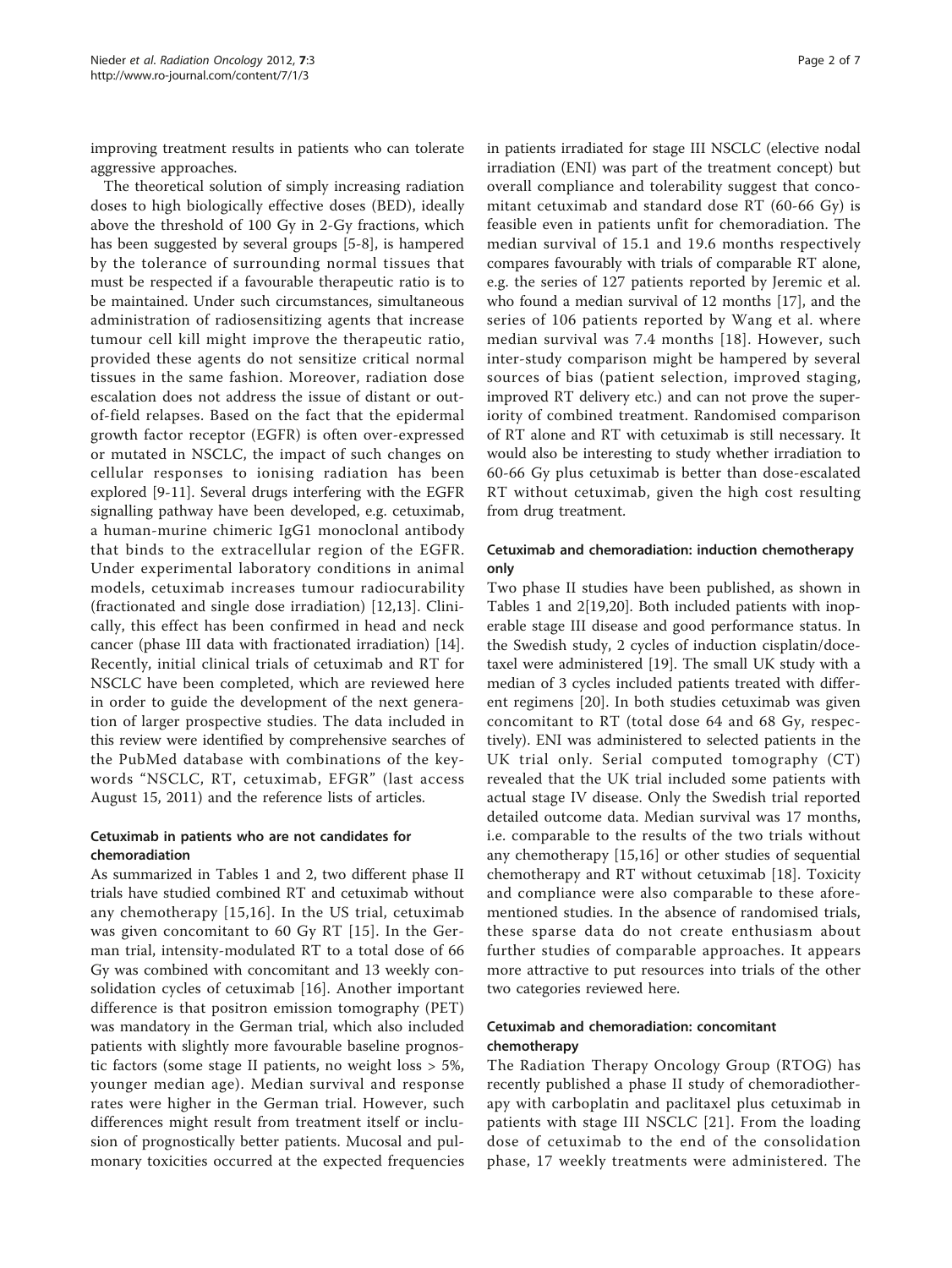Table 1 Study design and efficacy

Jensen et al. [\[16](#page-5-0)]

<span id="page-2-0"></span>

| able 1 Study design and efficacy |                                                            |                                                                                                |                                                                                                |                                                                                 |                                                               |                           |                                                                                                                                  |  |  |
|----------------------------------|------------------------------------------------------------|------------------------------------------------------------------------------------------------|------------------------------------------------------------------------------------------------|---------------------------------------------------------------------------------|---------------------------------------------------------------|---------------------------|----------------------------------------------------------------------------------------------------------------------------------|--|--|
| Reference                        | Study type                                                 | <b>Patients</b>                                                                                | Other criteria                                                                                 | <b>RT</b> schedule                                                              | Systemic therapy                                              | Follow-<br>up             | <b>Results</b>                                                                                                                   |  |  |
| ensen et al.<br>[16]             | Single<br>institution<br>phase II.<br>Germany, n<br>$\cap$ | Not candidates for<br>concomitant<br>chemoradiation<br>(or refused), KPS at<br>المصدر 70 مصدرا | Stage IIIA or B,<br>no malignant<br>pleural effusion,<br>$FEV1 \geq 1.5$ or<br>$100/10$ masses | Only IMRT trial, 66<br>Gy in 33 daily<br>fractions of 2 Gy,<br>ENI to 50 Gy (or | Cetuximab SR<br>followed by 13 weekly<br>consolidation cycles | Median<br>$19 \text{ mo}$ | Median OS 19.6 mo,<br>median PFS 8.5 mo,<br>63% PR, no CR,<br>patterns of failure NR,<br>المصمصون الكمائسة مصالحا المرائد ماردما |  |  |

|                             | phase II,<br>Germany, n<br>$= 30$                         | chemoradiation<br>(or refused), KPS at<br>least 70, one of<br>two trials with<br>mandatory PET                                                                                                                              | pleural effusion,<br>$FEV1 \geq 1.5$ or<br>40% of norm<br>value, weight<br>$loss < 5\%$                                             | fractions of 2 Gy,<br>ENI to 50 Gy (or<br>40 depending on<br>lung dose, target<br>volume NR)                              | consolidation cycles                                                                                                                                             |                           | 63% PR, no CR,<br>patterns of failure NR,<br>survival not influenced<br>by histology                                                                                                                                                                    |
|-----------------------------|-----------------------------------------------------------|-----------------------------------------------------------------------------------------------------------------------------------------------------------------------------------------------------------------------------|-------------------------------------------------------------------------------------------------------------------------------------|---------------------------------------------------------------------------------------------------------------------------|------------------------------------------------------------------------------------------------------------------------------------------------------------------|---------------------------|---------------------------------------------------------------------------------------------------------------------------------------------------------------------------------------------------------------------------------------------------------|
| Jatoi et al. [15]           | Multi-centre<br>phase II, US,<br>$n = 58$                 | Not candidates for<br>concomitant<br>chemoradiation,<br>either age $\geq 65$<br>years with ECOG<br>0-2 or younger<br>but ECOG 2                                                                                             | Stage III A or B,<br>no pleural<br>effusion, FEV1 $\ge$<br>1 <sub>1</sub><br>haemoglobin $\geq$<br>9 g/dl, V20 not<br>exceeding 40% | 60 Gy in 30 daily<br>fractions of 2 Gy,<br>ENI to ipsilateral<br>hilar and<br>mediastinal nodes<br>$(44$ Gy)              | Cetuximab SR                                                                                                                                                     | Median<br>$17 \text{ mo}$ | Median OS 15.1 mo,<br>median PFS 7.2 mo,<br>26% PR, no CR,<br>patterns of failure and<br>impact of histology NR                                                                                                                                         |
| Hallqvist et al.<br>$[19]$  | Multi-centre<br>phase II,<br>Sweden, $n =$<br>71          | Medically<br>inoperable or<br>unresectable,<br><b>WHO 0-1</b>                                                                                                                                                               | Stage IIIA or B,<br>no pleural<br>effusion with<br>positive<br>cytology, FEV1<br>$\geq 1$ I or 40% of<br>expected<br>volume         | 68 Gy in 34 daily<br>fractions of 2 Gy,<br>no ENI                                                                         | 2 cycles of induction<br>cisplatin/docetaxel,<br>cetuximab SR starting<br>one week before RT                                                                     | Median<br>39 mo           | Median OS 17 mo, PFS<br>NR, 16% PR and 7% CR<br>at 12 months (NR at<br>earlier time points),<br>patterns of failure: 31%<br>distant only, 23% local<br>only, 7% regional only,<br>11% combinations of<br>these, survival not<br>influenced by histology |
| Hughes et al.<br>[20]       | Dual centre<br>phase II, UK,<br>$n = 12$                  | Inoperable, WHO<br>$0 - 1$                                                                                                                                                                                                  | Stage IIIA or B,<br>no pleural<br>effusion                                                                                          | 64 Gy in 32<br>fractions of 2 Gy,<br>in 4 cases ENI to<br>ipsilateral hilar and<br>mediastinal nodes<br>$(50 \text{ Gy})$ | Up to 4 cycles<br>(median 3) of<br>platinum-based<br>induction CT <sub>x</sub> ,<br>cetuximab SR starting<br>one week before RT                                  | Median<br>10 mo           | Median OS NR, PFS NR,<br>58% PR, no CR,<br>patterns of failure and<br>impact of histology NR                                                                                                                                                            |
| Blumenschein<br>et al. [21] | Multi-centre<br>phase II, US,<br>$n = 87$                 | Inoperable,<br>Zubrod 0-1                                                                                                                                                                                                   | Stage IIIA or B,<br>weight $loss <$<br>5%, FEV1 $\geq$ 1,2 l                                                                        | 63 Gy in 35<br>fractions of 1.8 Gy,<br>ENI to ipsilateral<br>hilar and<br>mediastinal nodes<br>(45 Gy)                    | Cetuximab SR week 1-<br>17, weekly<br>carboplatin/paclitaxel<br>during RT followed by<br>2 cycles consolidation<br>carboplatin/paclitaxel                        | Median<br>22 mo           | Median OS 22.7 mo,<br>median time to<br>progression around 14-<br>15 mo, 29% CR, 33%<br>PR, patterns of failure<br>and impact of<br>histology NR                                                                                                        |
| Govindan et<br>al. [23]     | Multi-centre<br>phase II,<br>randomised,<br>US, $n = 101$ | Inoperable, ECOG<br>0-1, one of two<br>trials with<br>mandatory PET<br>pty radiatherany IMPT: intensity modulated radiatherany CTy chamatherany KBS: Karnofsky performance status: ECOG: Eastern Cooperative Onselecy Group | Stage IIIA or B,<br>no pleural<br>effusion, weight<br>$loss \leq 10\%$                                                              | 70 Gy in 35<br>fractions of 2 Gy,<br>no ENI                                                                               | Cetuximab SR (7<br>weeks) plus 4 cycles<br>carboplatin/<br>pemetrexed vs. same<br>CTx without<br>cetuximab ( $n = 48$ ),<br>afterwards 4 cycles of<br>pemetrexed | Median<br>32 mo           | Median OS 25.2 mo*,<br>median failure-free<br>survival 12.3 mo, 4%<br>CR, 68% PR, patterns of<br>failure NR, survival not<br>influenced by histology                                                                                                    |

RT: radiotherapy; IMRT: intensity-modulated radiotherapy; CTx: chemotherapy; KPS: Karnofsky performance status; ECOG: Eastern Cooperative Oncology Group performance status; WHO: World Health Organisation performance status; FEV1: forced expiratory volume 1; V20: lung volume receiving 20 Gy; ENI: elective nodal irradiation; Cetuximab SR: standard regimen with 400 mg/m<sup>2</sup> given i.v. on day 1 and 250 mg/m<sup>2</sup> on days 8, 15, 22, 29, 36 and 43; OS: overall survival; PFS: progression-free survival; PR and CR: partial and complete remission as per RECIST criteria; NR: not reported; PET: positron emission tomography \* all results relate to the cetuximab arm of the study

radiation dose was 63 Gy in 35 fractions and chemotherapy was administered concurrently and in the consolidation phase. The authors concluded that treatment was feasible and survival longer than any previously reported by the RTOG. Median survival was 22.7 months. However, median time to progression was approximately 14-15 months (estimated from the graph). In other words, early cancer progression continues to be common. Moreover, RTOG trial 0117 reported median survival of 21.6 months in 44 patients with inoperable stage III NSCLC treated with 74 Gy and concomitant carboplatin/paclitaxel [\[22](#page-5-0)]. Median survival was numerically longer in the cetuximab trial but the absolute difference was 1 month. The second trial in this category was also completed in the US [[23\]](#page-5-0). Several important differences exist (mandatory PET, higher radiation dose of 70 Gy, only 7 weeks of cetuximab concomitant to RT, chemotherapy with carboplatin and pemetrexed). Median survival was 25.2 months and failure-free survival 12.3 months. Given the large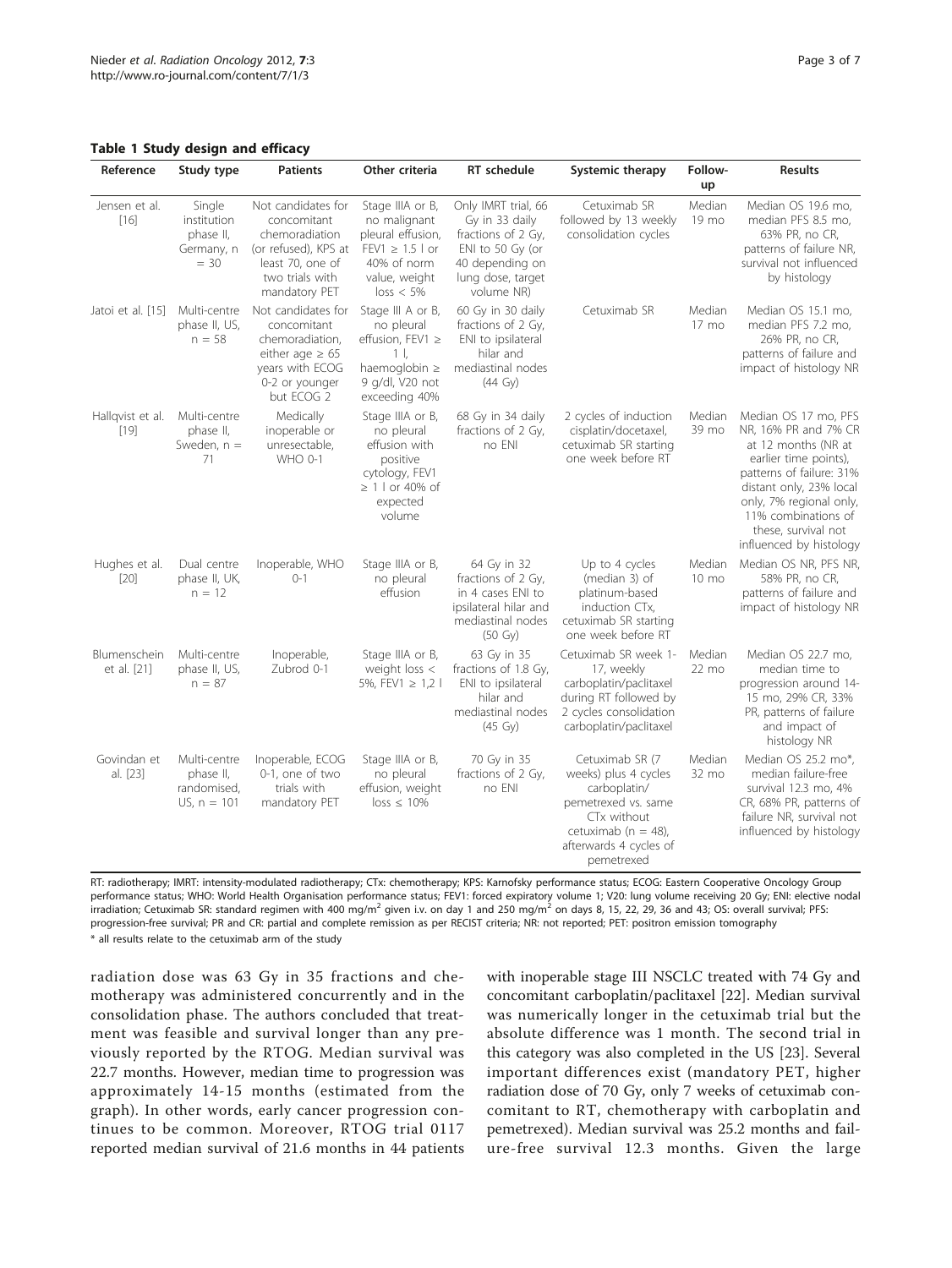| Reference                   | Median<br>age              | Performance Stage<br>status |                                            | Weight<br>loss                     | Histology                                                               | Adverse events (AE)                                                                                                                                                               |
|-----------------------------|----------------------------|-----------------------------|--------------------------------------------|------------------------------------|-------------------------------------------------------------------------|-----------------------------------------------------------------------------------------------------------------------------------------------------------------------------------|
| Jensen et al.<br>$[16]$     | 71 years<br>$(57-82)$      | <b>NR</b>                   | $II: 7\%$<br>IIIA:<br>57%<br>IIIB:<br>37%  | Weight loss<br>$< 5\%$<br>required | Adenocarcinoma:<br>33%<br>Squamous: 57%<br>Other or<br>unknown: 10%     | 10% died before completing protocol treatment (death unlikely<br>related to treatment), 50% had $\geq$ grade 3 non-hematologic AE                                                 |
| Jatoi et al. [15]           | 77 years<br>$(60-87)$      | 0:22%<br>$1:57\%$<br>2:21%  | IIIA:<br>59%<br>IIIB:<br>41%               | <b>NR</b>                          | Adenocarcinoma:<br>38%<br>Squamous: 43%<br>Other or<br>unspecified: 19% | No treatment-related deaths, 9% stopped early because of AE,<br>53% had at least one AE $\geq$ grade 3                                                                            |
| Hallqvist et al.<br>[19]    | 62 years<br>$(42 - 81)$    | 0:62%<br>1:38%              | IIIA:<br>37%<br>IIIB:<br>63%               | $> 5\%$ : 37%                      | Adenocarcinoma:<br>49%<br>Squamous: 39%<br>Unspecified: 12%             | One pneumonitis-related death, 18% did not complete<br>cetuximab and 11% received < 68 Gy, 43% AE $\geq$ grade 3                                                                  |
| Hughes et al.<br>$[20]$     | 67.5<br>years<br>$(58-76)$ | 0:42%<br>1:58%              | IIIA:<br>33%<br>IIIB:<br>50%<br>IV:<br>17% | <b>NR</b>                          | Adenocarcinoma:<br>33%<br>Squamous: 50%<br>Other or<br>unspecified: 17% | One pneumonia-related death, 17% did not complete<br>cetuximab, 17% AE $\geq$ grade 3                                                                                             |
| Blumenschein<br>et al. [21] | 64 years<br>$(42 - 85)$    | 0:47%<br>1:53%              | IIIA:<br>46%<br>IIIB:<br>54%               | Weight loss<br>$< 5\%$<br>required | <b>NR</b>                                                               | 6 treatment-related deaths, 20% did not complete RT and<br>concurrent cetuximab, 68% had ≥ grade 3 non-hematologic AE                                                             |
| Govindan et<br>al. [23]*    | 66 years<br>$(32-81)$      | 0:34%<br>1:66%              | IIIA:<br>53%<br>IIIB:<br>47%               | Weight loss<br>< 10%<br>required   | Adenocarcinoma:<br>42%<br>Squamous: 34%<br>Other or<br>unspecified: 25% | 3 treatment-related deaths, 19% did not complete 4 cycles of<br>CTx and 7 weeks of cetuximab, 62% had $\geq$ grade 3 non-<br>hematologic AE and 70% $\geq$ grade 3 hematologic AE |

#### <span id="page-3-0"></span>Table 2 Baseline characteristics and adverse events (AE)

NR: not reported; RT: radiotherapy

\*data shown are for patients in the cetuximab arm of this randomised study

differences in study treatment, direct comparison appears difficult. It is important to mention that the two trials reviewed in this category reported higher rates of treatment-related deaths and adverse events than all the other studies where no concomitant chemotherapy was given. However, they also reported encouraging survival results, which led the investigators to initiate a confirmatory intergroup phase III trial that will clarify the role of additional cetuximab in this setting (RTOG 0617). Compared to other phase II studies without cetuximab, the survival results found in the two US trials are good but not exceptional. Table [3](#page-4-0) contains a brief summary of relevant data, including selected arms from randomised trials, illustrating the possibility of impressive survival outcomes with quite different approaches. As mentioned previously, several sources of bias make comparisons between all these studies unreliable. Therefore, the present overview can not provide definitive recommendations.

# Discussion

Historically, the added value of cetuximab has been proven in a pivotal head and neck cancer radiotherapy trial, which did not include cytotoxic chemotherapy [[14\]](#page-5-0). This trial confirmed preclinical results obtained in different in vitro and in vivo models [[9](#page-5-0)-[13](#page-5-0)]. The NSCLC studies reviewed in the present article suggest that conventional fractionated RT (3-D conformal or intensitymodulated) to a maximum dose of 70 Gy can safely be combined with cetuximab. With additional concomitant chemotherapy, toxicity increases to the high degree that has been observed in several studies of simultaneous chemoradiation without cetuximab [[1,4](#page-5-0),[6\]](#page-5-0). Over 60% of patients developed ≥ grade 3 non-hematologic adverse events and comparable figures were reported for ≥ grade 3 hematologic adverse events, which contributed to the fact that approximately 20% of patients were unable to complete treatment [[21,23](#page-5-0)]. Importantly, no randomised head-to-head comparison of any of the 3 strategies reviewed here (RT plus cetuximab, induction chemotherapy followed by RT plus cetuximab, concomitant chemoradiation plus cetuximab) has yet been published. Therefore, both toxicity and efficacy results must be interpreted with caution. Non-randomised head and neck cancer studies suggested promising efficacy of combined cetuximab, RT and chemotherapy [[24-26\]](#page-5-0). However, the phase III trial RTOG 0522 could not confirm improved progression-free or overall survival when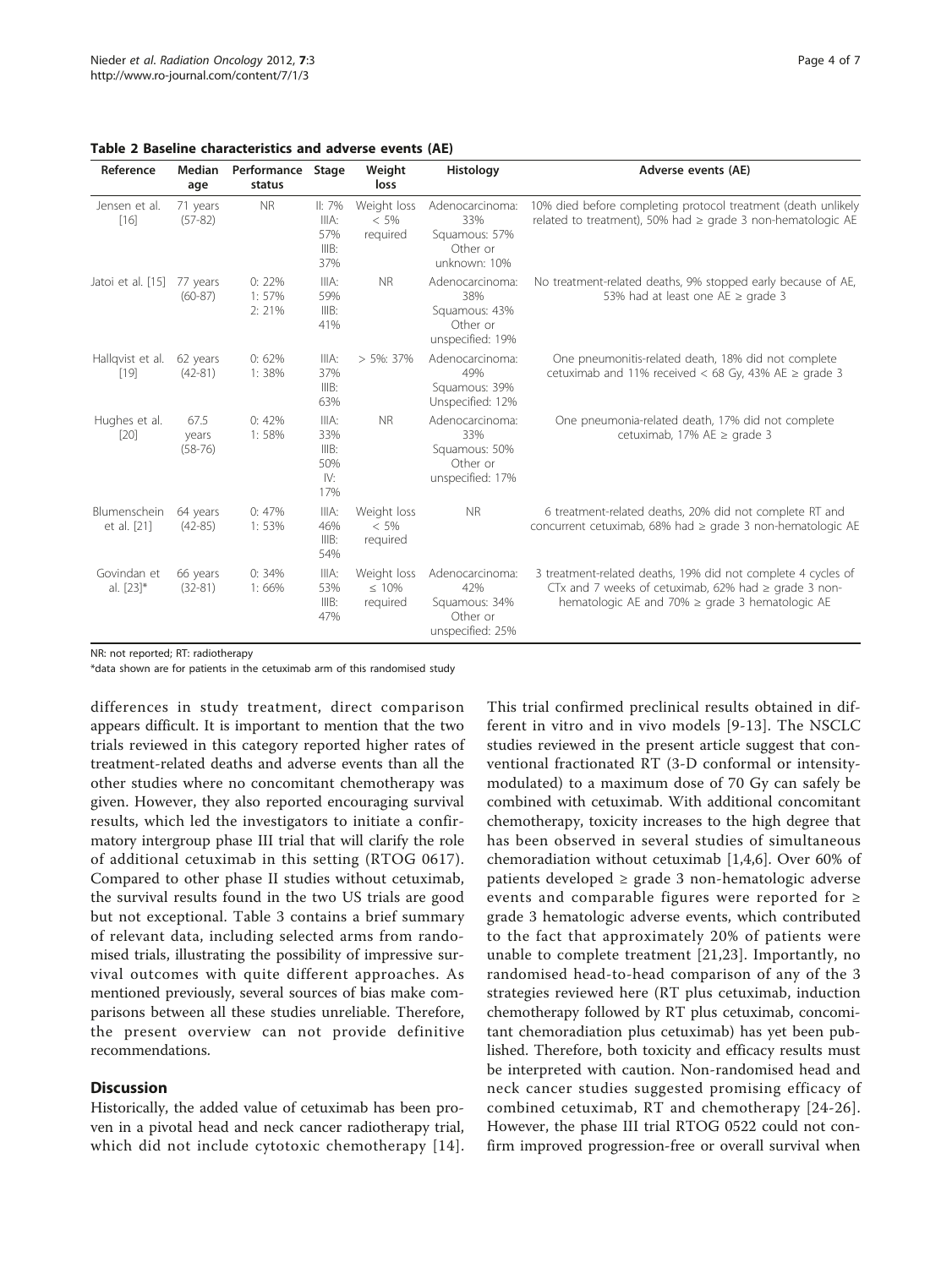| Author, patient<br>number     | <b>Treatment</b>                                                                                                   | <b>Median survival</b><br>(PFS)      |
|-------------------------------|--------------------------------------------------------------------------------------------------------------------|--------------------------------------|
| Bepler et al. [41], 39        | 2 cycles induction carboplatin and gemcitabine, RT up to 74 Gy (mean 70) with weekly carboplatin<br>and paclitaxel | 22.7 mo<br>$(14.3 \text{ mo})$       |
| Socinski et al. [42], 43      | 2 cycles induction carboplatin and paclitaxel, RT 74 Gy with weekly carboplatin and paclitaxel                     | 24.3 mo                              |
| Krzakowski et al. [43].<br>54 | 2 cycles induction cisplatin and vinorelbine, RT 66 Gy with 2 cycles cisplatin and vinorelbine                     | 23.4 mo<br>$(12.5 \text{ mo})$       |
| Seipal et al. [44], 62        | Weekly carboplatin and paclitaxel, RT median 74 Gy with protons                                                    | 24.4 mo                              |
| Segawa et al. [45], 99        | RT 60 Gy with 4 cycles of concomitant cisplatin and docetaxel                                                      | 26.8 mo<br>$(13.4 \text{ mo})$       |
| Cho et al. [46], 49           | Weekly carboplatin and paclitaxel, RT 60 Gy in 25 fractions                                                        | 28.1 mo<br>$(13.7 \text{ mo})$       |
| Gandara et al. [47], 83       | RT 61 Gy with 2 cycles of concomitant cisplatin and etoposide, consolidation docetaxel                             | $26 \text{ mo}$<br>$(16 \text{ mo})$ |

<span id="page-4-0"></span>Table 3 Results of other recent chemoradiation trials, unresectable stage III (without cetuximab)

RT: radiotherapy; PFS: progression-free survival

cetuximab was added to RT with cisplatin [\[27\]](#page-6-0). Conflicting results have also been reported for rectal cancer [[28\]](#page-6-0).

This review does not attempt to provide treatment recommendations. Its purpose is to contribute to the development of future, large-scale prospective studies. Such studies seem warranted mainly in two settings 1) RT plus cetuximab in patients who can not tolerate chemoradiation, and 2) concomitant chemoradiation plus cetuximab in patients who qualify for such aggressive regimens. Regarding the latter approach, a randomised intergroup study based on the results of the RTOG trial [[21\]](#page-5-0) is under way. A question that will not be answered in this trial is the optimal duration of cetuximab treatment, provided there is a definitive benefit from this drug. As reviewed here, some groups chose to limit drug administration to the concomitant phase with RT while others continued cetuximab for longer durations. Given the cost of such treatment, the added value of extended cetuximab therapy must be proven in appropriate randomised settings. Other well recognised areas of controversy that apply to all NSCLC RT strategies including the cetuximab trials, are the role of ENI [[7,8,](#page-5-0)[29](#page-6-0)], PET for staging and treatment planning [[8,](#page-5-0)[30-32](#page-6-0)], radiation dose escalation [[8,18,22\]](#page-5-0) and consolidation chemotherapy after chemoradiation [[2](#page-5-0)[,33](#page-6-0)]. The variations in the 6 studies reviewed here nicely illustrate the uncertainties around these issues. None of these studies used accelerated RT regimens or hypofractionation in combination with cetuximab. However, altered fractionation RT resulting in shorter overall treatment time is one of the possibilities to improve NSCLC outcomes [[34,35\]](#page-6-0).

Histology has gained increasing importance for the choice of NSCLC systemic therapy but had no significant influence on survival in the 3 cetuximab plus RT studies that looked at this parameter [[16](#page-5-0),[19](#page-5-0),[23\]](#page-5-0).

Whether these studies truly suggest that inclusion of any histologic type of NSCLC into future trials should be considered remains an open question, given their limited sample size and statistical power. However, individually tailored treatment has the potential to improve cost-effectiveness and spare patients from unnecessary toxicity. Unfortunately, at present no established biomarker or histology feature has gained widespread acceptance. A recent analysis of a phase III study (BMS099; taxane/carboplatin with or without cetuximab; no radiotherapy) where tumour samples from 225 patients were examined, did not find significant associations between KRAS and EGFR and various outcome parameters [[36\]](#page-6-0). Also in the phase III FLEX study (cisplatin/vinorelbine with or without cetuximab; no radiotherapy) biomarkers (KRAS, EGFR, PTEN) did not predict treatment efficacy [[37](#page-6-0)]. On the basis of all available data, it is not justified to exclude molecular subgroups of NSCLC from future RT and cetuximab studies. However, it is important to conduct additional biomarker analyses in these future studies. If EGFR inhibition increases the clinical efficacy of RT for stage III NSCLC, cetuximab might not be the only agent exerting this effect. Preliminary experience with tyrosine kinase inhibitors and thoracic RT has been published [[38,39](#page-6-0)]. However, these small non-randomised studies suffer from the same limitations as those reviewed here and have not provided definitive data. Because the presence of EGFR mutations in general is predictive of responsiveness to EGFR tyrosine kinase inhibitors, adenocarcinoma or NSCLC not otherwise specified should be tested for such alterations [[40](#page-6-0)].

## **Conclusions**

The results of the 6 published clinical trials (none of them was a phase III study) suggest that larger randomised trials are warranted, primarily addressing the role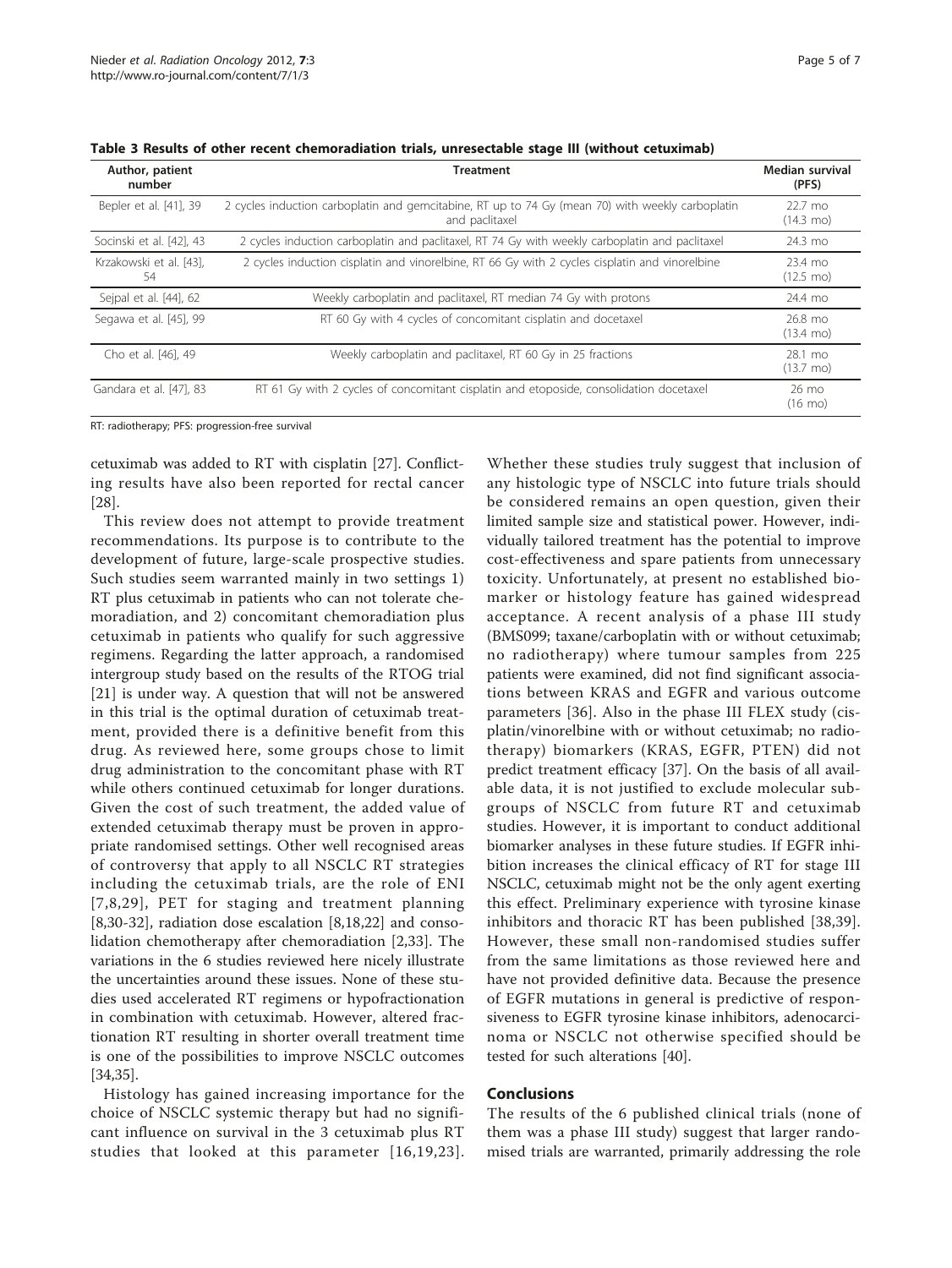<span id="page-5-0"></span>of cetuximab with RT alone in patients unfit for chemoradiation and combined chemoradiation plus cetuximab in prognostically better patients. Correlative biomarker studies should be part of these research efforts.

#### Author details

<sup>1</sup>Department of Oncology and Palliative Medicine, Nordland Hospital, Bodø, Norway. <sup>2</sup>Institute of Clinical Medicine, Faculty of Health Sciences, University of Tromsø, Tromsø, Norway. <sup>3</sup>Department of Radiation Oncology, Klinikum rechts der Isar der Technischen Universität München, Munich, Germany.

#### Authors' contributions

CN and NA participated in the design of the study. CN, AP and AD performed the literature search, extracted relevant articles and drafted the manuscript. All authors read and approved the final manuscript.

#### Competing interests

The authors declare that they have no competing interests.

Received: 2 September 2011 Accepted: 11 January 2012 Published: 11 January 2012

#### References

- Baas P, Belderbos JS, van den Heuvel M: [Chemoradiation therapy in](http://www.ncbi.nlm.nih.gov/pubmed/21178617?dopt=Abstract) [nonsmall cell lung cancer.](http://www.ncbi.nlm.nih.gov/pubmed/21178617?dopt=Abstract) Curr Opin Oncol 2011, 23:140-149.
- Thatcher N, Heighway J: [Maintenance and consolidation therapy in](http://www.ncbi.nlm.nih.gov/pubmed/20930098?dopt=Abstract) [patients with unresectable stage III/IV non-small cell lung cancer.](http://www.ncbi.nlm.nih.gov/pubmed/20930098?dopt=Abstract) Oncologist 2010, 15:1034-1042.
- 3. Anderson CS, Curran WJ: [Combined modality therapy for stage III non](http://www.ncbi.nlm.nih.gov/pubmed/20685581?dopt=Abstract)[small-cell lung cancer.](http://www.ncbi.nlm.nih.gov/pubmed/20685581?dopt=Abstract) Semin Radiat Oncol 2010, 20:186-191.
- 4. O'Rourke N, Roqué I, Figuls M, Farré Bernadó N, Macbeth F: Concurrent chemoradiotherapy in non-small cell lung cancer. Cochrane Database Syst Rev 2010, CD002140.
- 5. Wurstbauer K, Weise H, Deutschmann H, Kopp P, Merz F, Studnicka M, Nairz O, Sedlmayer F: [Non-small cell lung cancer in stages I-IIIB: Long](http://www.ncbi.nlm.nih.gov/pubmed/20936459?dopt=Abstract)[term results of definitive radiotherapy with doses](http://www.ncbi.nlm.nih.gov/pubmed/20936459?dopt=Abstract) ≥ 80 Gy in standard [fractionation.](http://www.ncbi.nlm.nih.gov/pubmed/20936459?dopt=Abstract) Strahlenther Onkol 2010, 186:551-557.
- 6. Machtay M, Bae K, Movsas B, Paulus R, Gore EM, Komaki R, Albain K, Sause WT, Curran WJ: Higher biologically effective dose of radiotherapy is associated with improved outcomes for locally advanced non-small cell lung carcinoma treated with chemoradiation: An analysis of the Radiation Therapy Oncology Group. Int J Radiat Oncol Biol Phys 2010, epub.
- Guckenberger M, Wilbert J, Richter A, Baier K, Flentje M: [Potential of](http://www.ncbi.nlm.nih.gov/pubmed/20708850?dopt=Abstract) [adaptive radiotherapy to escalate the radiation dose in combined](http://www.ncbi.nlm.nih.gov/pubmed/20708850?dopt=Abstract) [radiochemotherapy for locally advanced non-small cell lung cancer.](http://www.ncbi.nlm.nih.gov/pubmed/20708850?dopt=Abstract) Int J Radiat Oncol Biol Phys 2011, 79:901-908.
- 8. De Ruysscher D, Faivre-Finn C, Nestle U, Hurkmans CW, Le Pechoux C, Price A, Senan S: [European Organisation for Research and Treatment of](http://www.ncbi.nlm.nih.gov/pubmed/21079134?dopt=Abstract) [Cancer recommendations for planning and delivery of high-dose, high](http://www.ncbi.nlm.nih.gov/pubmed/21079134?dopt=Abstract)[precision radiotherapy for lung cancer.](http://www.ncbi.nlm.nih.gov/pubmed/21079134?dopt=Abstract) J Clin Oncol 2010, 28:5301-5310.
- 9. Andratschke NH, Dittmann KH, Mason KA, Fan Z, Liao Z, Komaki R, Ang KK, Milas L: [Epidermal growth factor receptor as a target to improve](http://www.ncbi.nlm.nih.gov/pubmed/15217533?dopt=Abstract) [treatment of lung cancer.](http://www.ncbi.nlm.nih.gov/pubmed/15217533?dopt=Abstract) Clin Lung Cancer 2004, 5:340-352.
- 10. Wang M, Morsbach F, Sander D, Gheorghiu L, Nanda A, Benes CH, Kriegs M, Krause M, Dikomey E, Baumann M, Dahm-Daphi J, Settleman JE, Willers H: EGF receptor inhibition radiosensitizes NSCLC cells by inducing senescence in cells sustaining DNA double-strand breaks. Cancer Res 2011, epub.
- 11. Raben D, Helfrich B, Chan DC, Ciardiello F, Zhao L, Franklin W, Baron AE, Zeng C, Johnson TK, Bunn PA Jr: [The effects of cetuximab alone and in](http://www.ncbi.nlm.nih.gov/pubmed/15701870?dopt=Abstract) [combination with radiation and/or chemotherapy in lung cancer.](http://www.ncbi.nlm.nih.gov/pubmed/15701870?dopt=Abstract) Clin Cancer Res 2005, 11:795-805.
- 12. Milas L, Fan Z, Andratschke NH, Ang KK: [Epidermal growth factor receptor](http://www.ncbi.nlm.nih.gov/pubmed/14967457?dopt=Abstract) [and tumor response to radiation: in vivo preclinical studies.](http://www.ncbi.nlm.nih.gov/pubmed/14967457?dopt=Abstract) Int J Radiat Oncol Biol Phys 2004, 58:966-971.
- 13. Nasu S, Ang KK, Fan Z, Milas L: [C225 antiepidermal growth factor](http://www.ncbi.nlm.nih.gov/pubmed/11567823?dopt=Abstract) [receptor antibody enhances tumor radiocurability.](http://www.ncbi.nlm.nih.gov/pubmed/11567823?dopt=Abstract) Int J Radiat Oncol Biol Phys 2001, 51:474-477.
- 14. Bonner JA, Harari PM, Giralt J, Cohen RB, Jones CU, Sur RK, Raben D, Baselga J, Spencer SA, Zhu J, Youssoufian H, Rowinsky EK, Ang KK: [Radiotherapy plus cetuximab for locoregionally advanced head and](http://www.ncbi.nlm.nih.gov/pubmed/19897418?dopt=Abstract) [neck cancer: 5-year survival data from a phase 3 randomised trial, and](http://www.ncbi.nlm.nih.gov/pubmed/19897418?dopt=Abstract) [relation between cetuximab-induced rash and survival.](http://www.ncbi.nlm.nih.gov/pubmed/19897418?dopt=Abstract) Lancet Oncol 2010, 11:21-28.
- 15. Jatoi A, Schild SE, Foster N, Henning GT, Dornfeld KJ, Flynn PJ, Fitch TR, Dakhil SR, Rowland KM, Stella PJ, Soori GS, Adjei AA: [A phase II study of](http://www.ncbi.nlm.nih.gov/pubmed/20570832?dopt=Abstract) [cetuximab and radiation in elderly and/or poor performance status](http://www.ncbi.nlm.nih.gov/pubmed/20570832?dopt=Abstract) [patients with locally advanced non-small-cell lung cancer \(N0422\).](http://www.ncbi.nlm.nih.gov/pubmed/20570832?dopt=Abstract) Ann Oncol 2010, 21:2040-2044.
- 16. Jensen AD, Münter MW, Bischoff HG, Haselmann R, Haberkorn U, Huber PE, Thomas M, Debus J, Herfarth KK: [Combined treatment of nonsmall cell](http://www.ncbi.nlm.nih.gov/pubmed/21264838?dopt=Abstract) [lung cancer stage III with intensity-modulated radiotherapy and](http://www.ncbi.nlm.nih.gov/pubmed/21264838?dopt=Abstract) [cetuximab: The NEAR trial.](http://www.ncbi.nlm.nih.gov/pubmed/21264838?dopt=Abstract) Cancer 2011, 117:2986-2994.
- 17. Jeremić B, Miličić B, Milisavljevic S: [Clinical prognostic factors in patients](http://www.ncbi.nlm.nih.gov/pubmed/21692056?dopt=Abstract) [with locally advanced \(stage III\) nonsmall cell lung cancer treated with](http://www.ncbi.nlm.nih.gov/pubmed/21692056?dopt=Abstract) [hyperfractionated radiation therapy with and without concurrent](http://www.ncbi.nlm.nih.gov/pubmed/21692056?dopt=Abstract) [chemotherapy: single-institution experience in 600 patients.](http://www.ncbi.nlm.nih.gov/pubmed/21692056?dopt=Abstract) Cancer 2011, 117:2995-3003.
- 18. Wang L, Correa CR, Zhao L, Hayman J, Kalemkerian GP, Lyons S, Cease K, Brenner D, Kong FM: [The effect of radiation dose and chemotherapy on](http://www.ncbi.nlm.nih.gov/pubmed/18929449?dopt=Abstract) [overall survival in 237 patients with stage III non-small-cell lung cancer.](http://www.ncbi.nlm.nih.gov/pubmed/18929449?dopt=Abstract) Int J Radiat Oncol Biol Phys 2009, 73:1383-1390.
- 19. Hallqvist A, Wagenius G, Rylander H, Brodin O, Holmberg E, Löden B, Ewers SB, Bergström S, Wichardt-Johansson G, Nilsson K, Ekberg L, Sederholm C, Nyman J: [Concurrent cetuximab and radiotherapy after](http://www.ncbi.nlm.nih.gov/pubmed/20541833?dopt=Abstract) [docetaxel-cisplatin induction chemotherapy in stage III NSCLC: Satellite -](http://www.ncbi.nlm.nih.gov/pubmed/20541833?dopt=Abstract) [A phase II study from the Swedish Lung Cancer Study Group.](http://www.ncbi.nlm.nih.gov/pubmed/20541833?dopt=Abstract) Lung Cancer 2011, 71:166-172.
- 20. Hughes S, Liong J, Miah A, Ahmad S, Leslie M, Harper P, Prendiville J, Shamash J, Subramaniam R, Gaya A, Spicer J, Landau D: [A brief report on](http://www.ncbi.nlm.nih.gov/pubmed/18520806?dopt=Abstract) [the safety study of induction chemotherapy followed by synchronous](http://www.ncbi.nlm.nih.gov/pubmed/18520806?dopt=Abstract) [radiotherapy and cetuximab in stage III non-small cell lung cancer](http://www.ncbi.nlm.nih.gov/pubmed/18520806?dopt=Abstract) [\(NSCLC\): SCRATCH study.](http://www.ncbi.nlm.nih.gov/pubmed/18520806?dopt=Abstract) J Thorac Oncol 2008, 3:648-651.
- 21. Blumenschein GR Jr, Paulus R, Curran WJ, Robert F, Fossella F, Werner-Wasik M, Herbst RS, Doescher PO, Choy H, Komaki R: [Phase II study of](http://www.ncbi.nlm.nih.gov/pubmed/21555682?dopt=Abstract) [cetuximab in combination with chemoradiation in patients with stage](http://www.ncbi.nlm.nih.gov/pubmed/21555682?dopt=Abstract) [IIIA/B non-small-cell lung cancer: RTOG 0324.](http://www.ncbi.nlm.nih.gov/pubmed/21555682?dopt=Abstract) J Clin Oncol 2011, 29:2312-2318.
- 22. Bradley JD, Bae K, Graham MV, Byhardt R, Govindan R, Fowler J, Purdy JA, Michalski JM, Gore E, Choy H: [Primary analysis of the phase II component](http://www.ncbi.nlm.nih.gov/pubmed/20368547?dopt=Abstract) [of a phase I/II dose intensification study using three-dimensional](http://www.ncbi.nlm.nih.gov/pubmed/20368547?dopt=Abstract) [conformal radiation therapy and concurrent chemotherapy for patients](http://www.ncbi.nlm.nih.gov/pubmed/20368547?dopt=Abstract) [with inoperable non-small-cell lung cancer: RTOG 0117.](http://www.ncbi.nlm.nih.gov/pubmed/20368547?dopt=Abstract) J Clin Oncol 2010, 28:2475-2480.
- 23. Govindan R, Bogart J, Stinchcombe T, Wang X, Hodgson L, Kratzke R, Garst J, Brotherton T, Vokes EE: [Randomized phase II study of](http://www.ncbi.nlm.nih.gov/pubmed/21747084?dopt=Abstract) [pemetrexed, carboplatin, and thoracic radiation with or without](http://www.ncbi.nlm.nih.gov/pubmed/21747084?dopt=Abstract) [cetuximab in patients with locally advanced unresectable non-small-cell](http://www.ncbi.nlm.nih.gov/pubmed/21747084?dopt=Abstract) [lung cancer: Cancer and Leukemia Group B Trial 30407.](http://www.ncbi.nlm.nih.gov/pubmed/21747084?dopt=Abstract) J Clin Oncol 2011, 29:3120-3125.
- 24. Argiris A, Heron DE, Smith RP, Kim S, Gibson MK, Lai SY, Branstetter BF, Posluszny DM, Wang L, Seethala RR, Dacic S, Gooding W, Grandis JR, Johnson JT, Ferris RL: [Induction docetaxel, cisplatin, and cetuximab](http://www.ncbi.nlm.nih.gov/pubmed/21079141?dopt=Abstract) [followed by concurrent radiotherapy, cisplatin, and cetuximab and](http://www.ncbi.nlm.nih.gov/pubmed/21079141?dopt=Abstract) [maintenance cetuximab in patients with locally advanced head and](http://www.ncbi.nlm.nih.gov/pubmed/21079141?dopt=Abstract) [neck cancer.](http://www.ncbi.nlm.nih.gov/pubmed/21079141?dopt=Abstract) J Clin Oncol 2010, 28:5294-5300.
- 25. Kao J, Genden EM, Gupta V, Policarpio EL, Burri RJ, Rivera M, Gurudutt V, Som PM, Teng M, Packer SH: Phase [2 trial of concurrent 5-fluorouracil,](http://www.ncbi.nlm.nih.gov/pubmed/20830768?dopt=Abstract) [hydroxyurea, cetuximab, and hyperfractionated intensity-modulated](http://www.ncbi.nlm.nih.gov/pubmed/20830768?dopt=Abstract) [radiation therapy for locally advanced head and neck cancer.](http://www.ncbi.nlm.nih.gov/pubmed/20830768?dopt=Abstract) Cancer 2011, 117:318-326.
- 26. Merlano M, Russi E, Benasso M, Corvò R, Colantonio I, Vigna-Taglianti R, Vigo V, Bacigalupo A, Numico G, Crosetto N, Gasco M, Lo Nigro C, Vitiello R, Violante S, Garrone O: [Cisplatin-based chemoradiation plus cetuximab in](http://www.ncbi.nlm.nih.gov/pubmed/20810547?dopt=Abstract) [locally advanced head and neck cancer: a phase II clinical study.](http://www.ncbi.nlm.nih.gov/pubmed/20810547?dopt=Abstract) Ann Oncol 2011, 22:712-717.